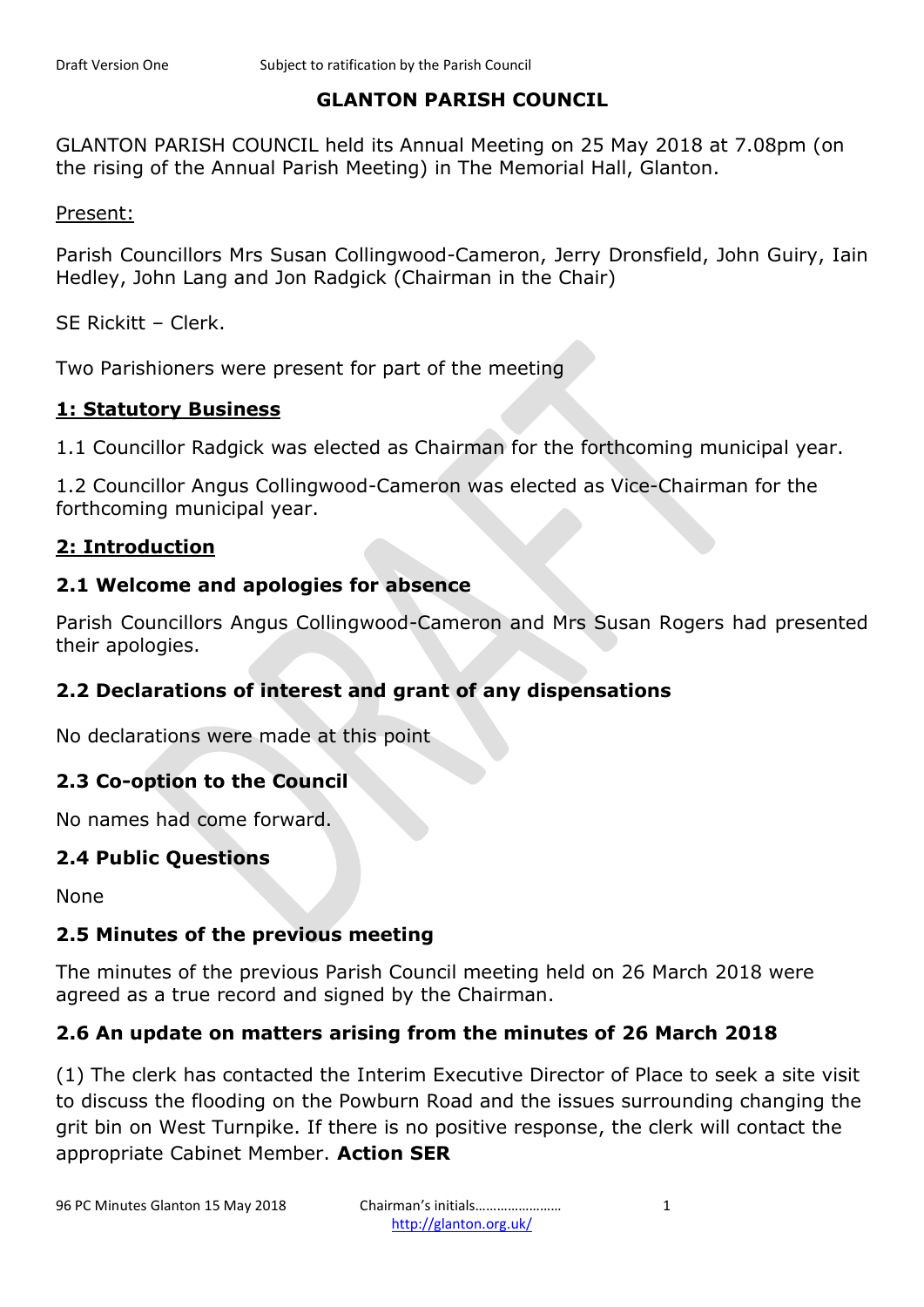(2) Councillor Radgick reported no further work had taken place on the footpath to Whittingham. A line is open for public use but Councillors remain disappointed at the lack of action from the landowner.

(3) Councillor Hedley had obtained material on the *Green Dog Walker* scheme which he passed to the Chairman for possible assistance in drafting an appropriate letter for distribution within the village. **Action JR**

(4) Councillor Dronsfield was thanked for obtaining and planting the Christmas Tree.

(5) The Chairman had not received any further correspondence about the transfer of the former Church site but it was pleasing to note that a number of Parishioners were already expressing their support for the installation of a play area.

# **3: Items for discussion and potential decisions**

# **3.1 Reports from the County Councillor and the Police**

County Councillor Bridgett was absent. No report had been received from the Police.

# **3.2 Planning**

There were no current applications to consider.

# **3.3 A Fingerpost Sign**

(1) In her absence, Councillor Mrs Rogers had kindly provided a written report of the meeting held on 16 April 2018 between NCC Highways and the Glanton Heritage Group. [A copy is attached to the signed minutes]

(2) Concern was expressed at the concept of using the existing socket within the centre of the circular flower bed near at the West Turnpike Junction as it was quite small and unlikely to safely take a sign post. Councillor Radgick agreed to express those concerns to the Group's Chairman. **Action JR**

(3) With that proviso, the Council endorsed the actions in the report and agreed to delegate authority to the clerk (in consultation with the Chairman) to obtain a sign for the Council to donate to the Highway Authority once the Council had received a grant (or grants) for the costs. **Action SER**

# **3.4 Commemoration of the end of the First World War**

There was no further information to report.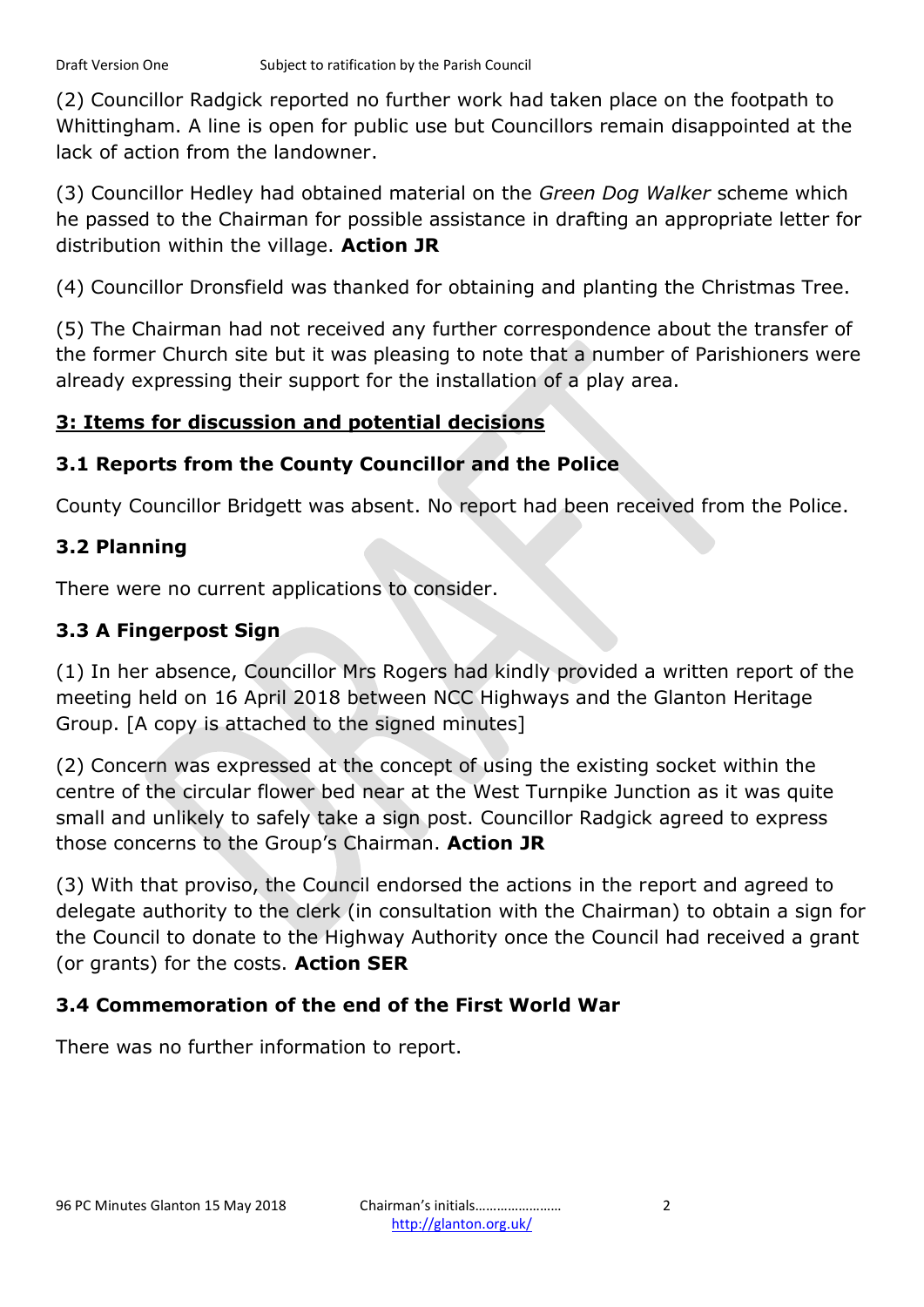## **4: Items for Information**

## **4.1 Forthcoming Village activities**

The Council was advised of the *Bottle Bingo* in the Memorial Hall on 25 May 2018. With the Glanton Show taking place on 11 August 2018, it was agreed that the village clean-up would be on the weekend of 4 & 5 August and the clerk would request the NCC road sweeper for 6 or 7 August. **Action SER**

## **4.2 Details of any meetings attended by Councillors or the clerk**

The clerk reported on the NCC Town & Parish Liaison Working Group which he had attended in his capacity as the NALC Chief Officer.

## **4.3 Correspondence received**

The clerk drew various items of correspondence to the attention of Councillors.

# **5: Administration**

#### **5.1: Data Protection**

The Council considered the drafts policies listed below and agreed to adopt them

- i. A Privacy Policy
- ii. A Consent Form
- iii. A Privacy Notice for the Public
- iv. A Privacy Notice for Councillors, Staff and Contractors
- v. A Processing Log

[Copies of the drafts are attached to the signed minutes]

The clerk was asked to investigate if data access requests should only be accepted in writing. **Action SER**

# **5.2: Annual Governance and Accountability Return for 2017/2018**

5.2.1 The Council considered the report of the internal auditor [A copy is attached to the signed minutes]

5.2.2 The Council approved the Annual Governance Statement. [A copy of the draft is attached to the signed minutes]

5.2.3 The Council approved the draft annual accounts for 2017/2018 [A copy of the draft is attached to the signed minutes]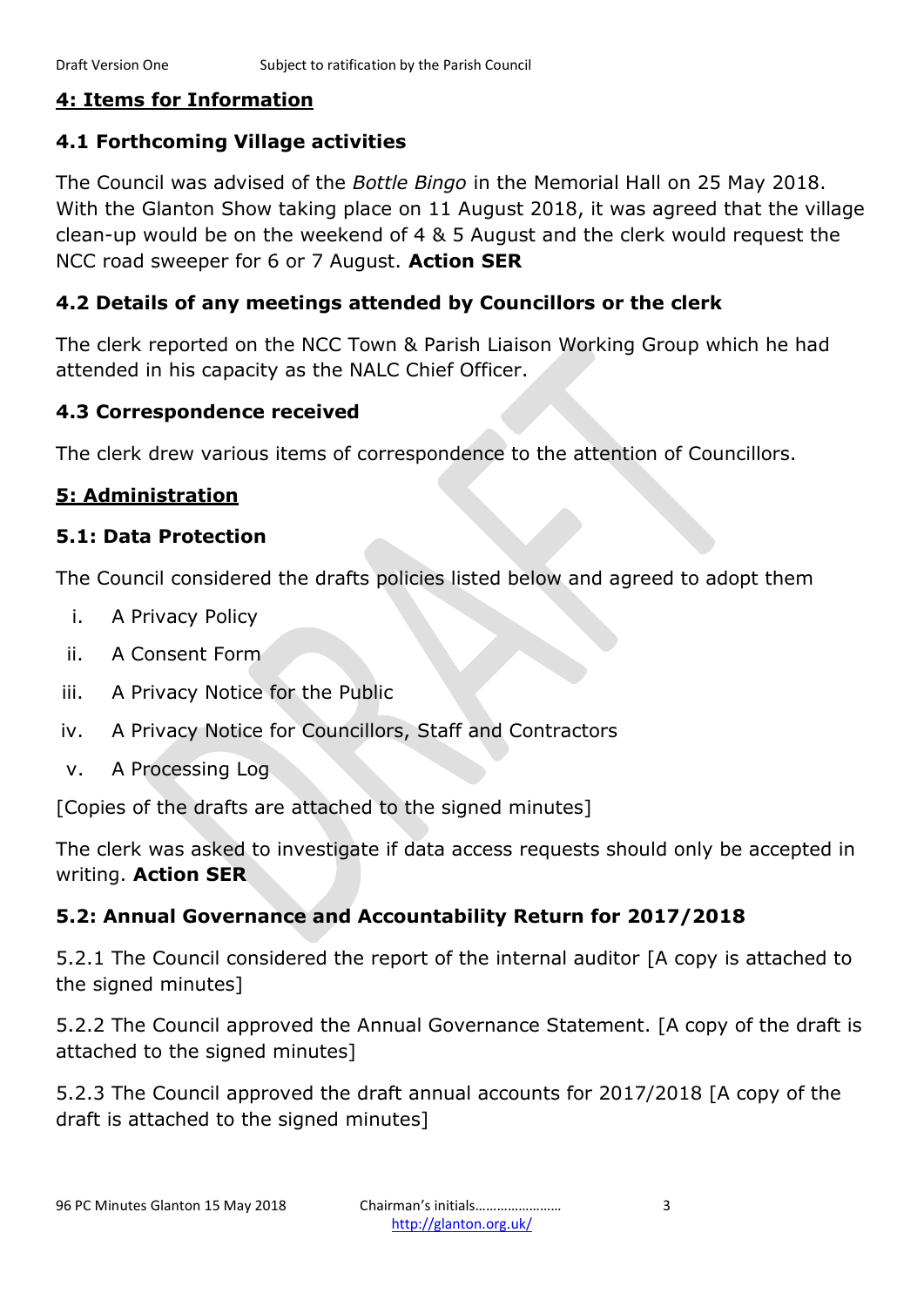5.2.4 The Council approved the Accounting Statement and Explanation of Variances (the latter with "Oak Avenue" replacing "Bus Shelter" in the explanation for Box 2)[Copies of the drafts are attached to the signed minutes]

5.2.5 The Council confirmed and approved the Certification of Exemption [A copy of the draft is attached to the signed minutes]

## **5.3: Other Financial Matters**

The Council authorised the following BACS payments

- Councillor Dronsfield Purchase of Christmas Tree £79.99 (see item 2.6 (a) above)
- HMRC PAYE  $(Q1)$  £30.00
- NALC Subscription £70.96

#### **5.4: The General Power of Competence**

On consideration of a report from the clerk, a copy of which is set out below, the Council resolved that they satisfy the requirements and adopted the General Power of Competence.

# **5.5 Details of Items Councillors wish to raise at the next meeting**

Councillor Radgick informed the Council that a new volunteer was needed to look after the two planters at the end of West Turnpike. **Action JR**

# **Date of Next Meeting**

To note the next meeting is scheduled for Monday 30 July 2018 at 7.00pm

Confirmed as a true record

and signed by the Chairman **Exercise 2018** means and signed by the Chairman **Exercise 2018**